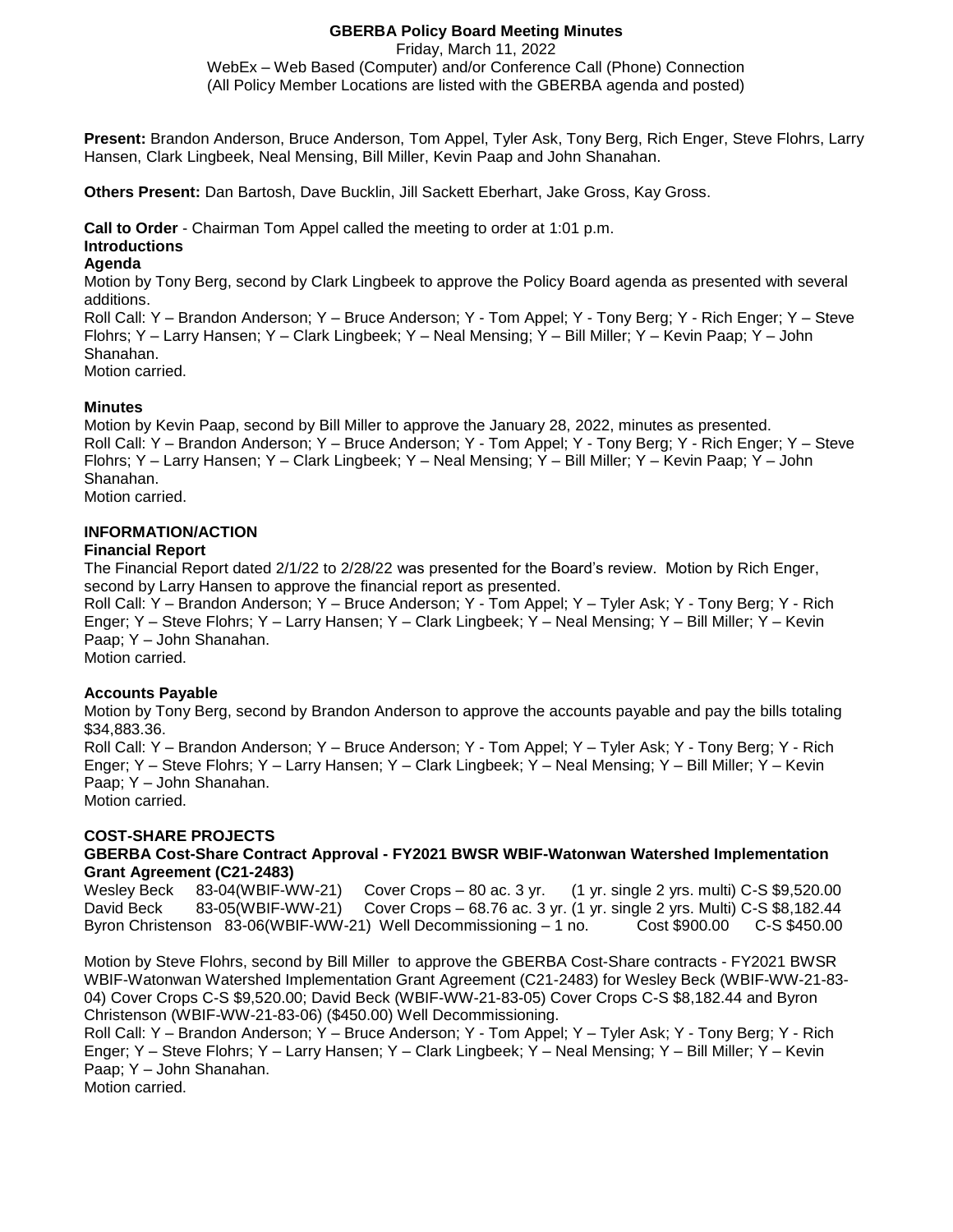**Page 2 GBERBA Policy Board Meeting Minutes March 11, 2022**

## **GBERBA Technical and Engineering Request for Funding – FY2017 BWSR – CWF – Multipurpose Drainage Management GBERBA Grant Agreement (C17-3714)**

|             | Waseca Co. D.A. 81-02(CWF-MDM-17) | Technical and Er |
|-------------|-----------------------------------|------------------|
| Waseca SWCD | 81-02(CWF-MDM-17)                 | Technical and Er |

National C-S \$8,340.00 National C-S \$5,000.00

Motion by Rich Enger, second by Bruce Anderson to approve the GBERBA Cost-Share request of funding for Waseca County Drainage Authority (\$8,340.00) (CWF-MDM-17-81-02) and Waseca SWCD (\$5,000.00) (CWF-MDM-17-81-02) for technical and engineering services.

Roll Call: Y – Brandon Anderson; Y – Bruce Anderson; Y - Tom Appel; Y – Tyler Ask; Y - Tony Berg; Y - Rich Enger; Y – Steve Flohrs; Y – Larry Hansen; Y – Clark Lingbeek; Y – Neal Mensing; Y – Bill Miller; Y – Kevin Paap; Y – John Shanahan.

Motion carried.

## **GBERBA Payment – FY2017 BWSR Competitive Multipurpose Drainage Management Grant Agreement (C17-3714)**

Waseca Co **CWF-MDM-17-81-02** Technical Assistance Wetland Creation Cost \$8,340.00 Drainage Authority

Motion by Kevin Paap, second by Larry Hansen to approve the GBERBA payment – FY2017 BWSR Competitive Multipurpose Drainage Management Grant Agreement (C17-3714) for the Waseca County Drainage Authority (CWF-MDM-17-81-02) for Technical Assistance Wetland Creation total cost \$8,340.00.

Roll Call: Y – Brandon Anderson; Y – Bruce Anderson; Y - Tom Appel; Y – Tyler Ask; Y - Tony Berg; Y - Rich Enger; Y – Steve Flohrs; Y – Larry Hansen; Y – Clark Lingbeek; Y – Neal Mensing; Y – Bill Miller; Y – Kevin Paap; Y – John Shanahan.

Motion carried.

## **MAWQCP Contract Approval**

| Tim Gossen             | MAWQCP(42-5-22) | <b>Worksheet Completion</b>        | Incentive \$100.00 |
|------------------------|-----------------|------------------------------------|--------------------|
| Melissa Edmondson      | MAWQCP(65-6-15) | Worksheet/Certification Completion | Incentive \$300.00 |
| Mark Lenort            | MAWQCP(46-6-12) | <b>Worksheet Completion</b>        | Incentive \$100.00 |
| Scott Veenker          | MAWQCP(17-5-28) | <b>Worksheet Completion</b>        | Incentive \$100.00 |
| Gary Dannhoff          | MAWQCP(83-6-12) | Worksheet/Certification Completion | Incentive \$300.00 |
| Nicholas Thooft        | MAWQCP(41-5-24) | <b>Worksheet Completion</b>        | Incentive \$100.00 |
| Donald Olsen           | MAWQCP(41-5-25) | <b>Worksheet Completion</b>        | Incentive \$100.00 |
| Keith Olsen            | MAWQCP(41-5-26) | <b>Worksheet Completion</b>        | Incentive \$100.00 |
| <b>Brian Fruenchte</b> | MAWQCP(41-5-27) | <b>Worksheet Completion</b>        | Incentive \$100.00 |

Motion by Bill Miller, second by Tony Berg to approve the MAWQCP technical assistance and incentive payments for Gossen, Lenort, Veenker, Thooft, D. Olsen, K. Olsen, Fruenchte (\$100.00) and Edmondson and Dannh0ff (\$300.00).

Roll Call: Y – Brandon Anderson; Y – Bruce Anderson; Y - Tom Appel; Y – Tyler Ask; Y - Tony Berg; Y - Rich Enger; Y – Steve Flohrs; Y – Larry Hansen; Y – Clark Lingbeek; Y – Neal Mensing; Y – Bill Miller; Y – Kevin Paap; Y – John Shanahan. Motion carried.

## **Review Grant Balances**

# **2022 GBERBA Clean Water Fund Application**

Motion by Kevin Paap, second by Bruce Anderson to approve the submission of a Soil Health CWF grant application for GBERBA.

Roll Call: Y – Brandon Anderson; Y – Bruce Anderson; Y - Tom Appel; Y – Tyler Ask; Y - Tony Berg; Y - Rich Enger; Y – Steve Flohrs; Y – Larry Hansen; Y – Clark Lingbeek; Y – Neal Mensing; Y – Bill Miller; Y – Kevin Paap; Y – John Shanahan.

Motion carried.

# **Le Sueur River Watershed Comprehensive Plan**

The group is wrapping up issue statements, measurable goals, and strategies, and will be switching gears to begin work on the implementation table and plan administration structure. Planning for the midpoint public meeting is in full swing and will be held on the evening of April 4th in Pemberton. A survey will also be available to all watershed residents to provide input on current plan content.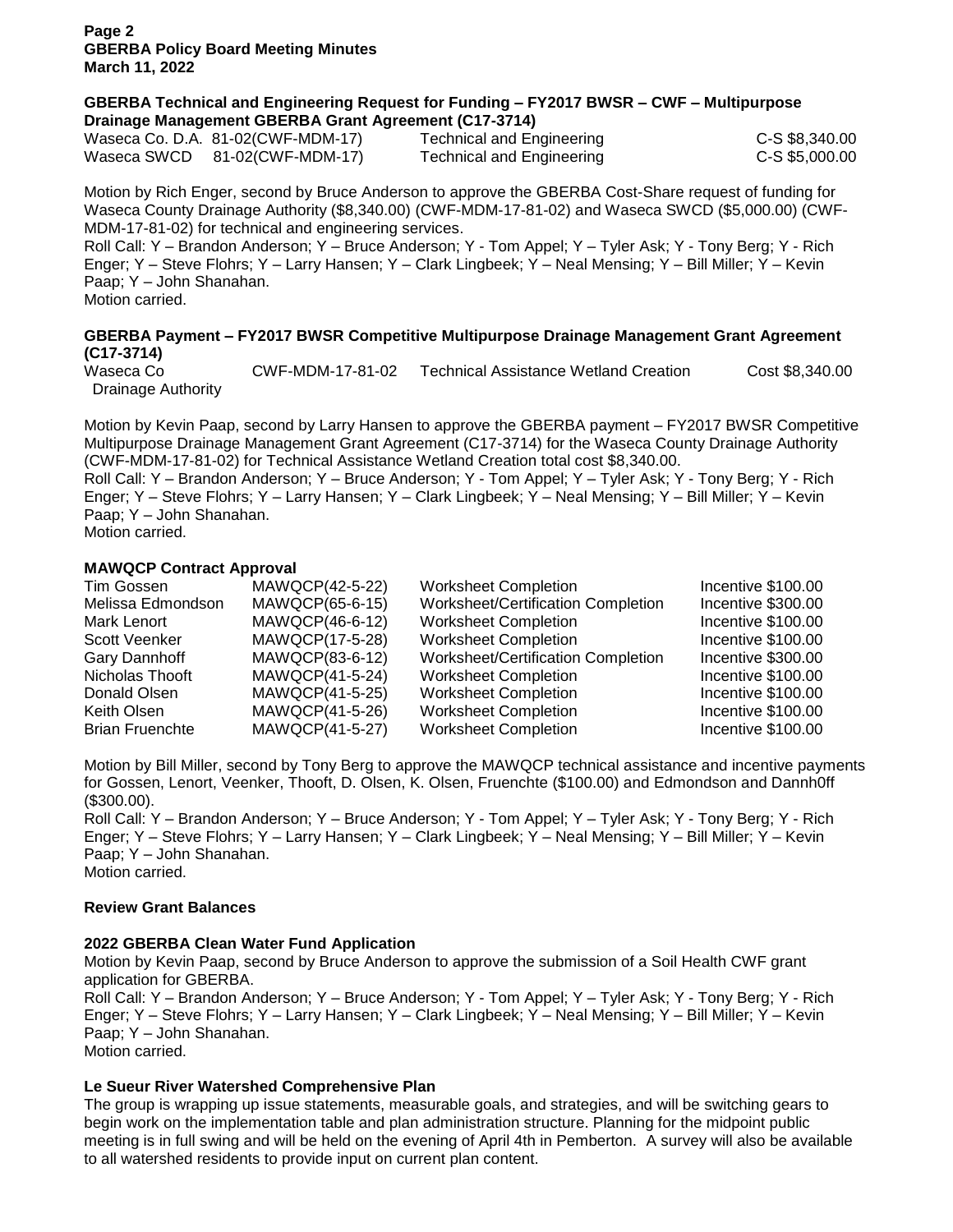**Page 3 GBERBA Policy Board Meeting Minutes March 11, 2022**

# **Watonwan Watershed Implementation Grant #41 (Review January – March)**

**Watonwan Watershed-Watershed Based Implementation Funding (WBIF) – Disbursal Agreements**

Motion by Kevin Paap, second by Brandon Anderson to approve the Watonwan Watershed Based Implementation Funding Grant Proceed Disbursal Agreement between the Greater Blue Earth River Basin Alliance and Cottonwood County.

Roll Call: Y – Brandon Anderson; Y – Bruce Anderson; Y - Tom Appel; Y – Tyler Ask; Y - Tony Berg; Y - Rich Enger; Y – Steve Flohrs; Y – Larry Hansen; Y – Clark Lingbeek; Y – Neal Mensing; Y – Bill Miller; Y – Kevin Paap; Y – John Shanahan.

Motion carried.

**WBIF Ranking Scoring Sheet – Changes approved by Policy Board Goals**

**State of the Watershed Report**

# **Work Plan Review and Proposed Changes**

Motion by Steve Flohrs, second by Larry Hansen to move \$25,000 from Technical and Engineering to Cover Crops which is under our 10% grace through the grant agreement.

Roll Call: Y – Brandon Anderson; Y – Bruce Anderson; Y - Tom Appel; Y – Tyler Ask; Y - Tony Berg; Y - Rich Enger; Y – Steve Flohrs; Y – Larry Hansen; Y – Clark Lingbeek; Y – Neal Mensing; Y – Bill Miller; Y – Kevin Paap; Y – John Shanahan.

Motion carried.

# **COORDINATOR REPORT**

# **MN Agricultural Water Quality Certification Program**

Update on progress made in areas 5 and 6 – See Certification Specialist Reports. Over 806,000 acres and over 1155 certified producers statewide! **That is over 1,259 square miles, and equals more than Cottonwood and Watonwan counties combined!**

GBERBA has the Area 5 and 6 MAWQCP administrative contract approved through 2023 pending agreement approval. The Minnesota Agricultural Water Quality Certification Program has launched three new endorsements in addition to 10-year certification a farmer or landowner receives in the program. The endorsements are for soil health, integrated pest management, wildlife and climate smart.

The 2022 MAWQCP Conservation Corps position is not filled. The next opportunity to fill the position is May 2022. This is due to a lack of applicants.

# **2017 CWF Grant- Multipurpose Drainage Management**

Multipurpose Drainage Management **-** \$301,200: Projects for this Drainage Grant will need to be located in public ditch sheds. **GBERBA member entire counties are eligible**. Priority parameters to identify the eligible ditches. A guidance policy sheet is online.

GBERBA has received a third grant time extension. In addition, GBERBA can pay grant-engineering funds to approved projects even if not constructed prior to grant deadline. BWSR has now approved the extension for the entire grant to April 30, 2022. There are \$24,000 dollars left in this grant.

# **Watonwan River Watershed - Implementation Grant**

Implementation grant funds are available now with the Grant 41 Policy distributed to all GBERBA members and partners. The grant timeline is 3-24-2021 to 12-31-2023. The Project Ranking Worksheet is used for project priority.

The Policy Board has approved the Multipurpose Drainage Management Study definition and expectations. This information is now part of the Grant #41 Policy. The GBERBA Board has approved several cost share contracts for project funding.

# **1W1P Le Sueur River Watershed Comprehensive Plan**

The group is wrapping up issue statements, measurable goals, and strategies, and will be switching gears to begin work on the implementation table and plan administration structure. Planning for the midpoint public meeting is in full swing and will be held on the evening of April 5<sup>th</sup> in Pemberton. A survey will also be available to all watershed residents to provide input on current plan content.

 **CWF 2020 Watonwan Drinking Water Grant.** The grant funding is available now to encumber! The grant timeline is 3-25-2021 to 12-31-2023. Grant Policy #40 has been distributed to staff, please review for eligible practices and grant guidelines. Project contracts are coming in for funding. Twenty-five Drinking Water Area information signs are in. These signs when posted will help educate/remind the public about protecting drinking water.